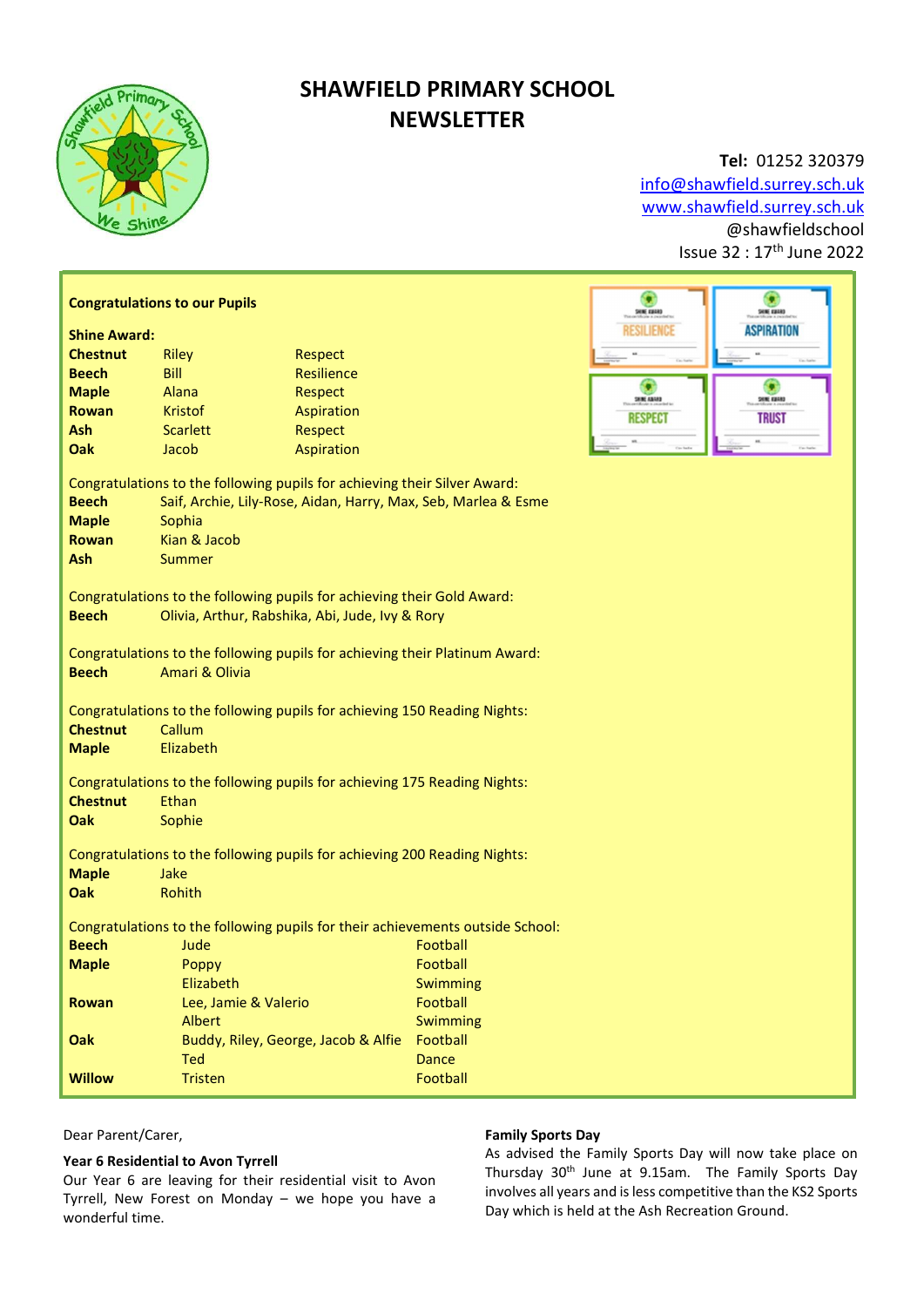#### Awards & Postcards

Congratulations to Albie (Year 4) on receiving your postcard.



#### KS2 Sports Day

The KS2 Sports Day will take place on the morning of Friday 1<sup>st</sup> July and will be held on the Recreation Ground on Ash Hill Road. The KS2 Sports Day is more of a traditional Sports Day for Years 3 to 6 only and parents are welcome to make their way down to the recreation ground in time for a 9:30am start.

#### Years 5 and 6 Summer Production

Just a reminder to Years 5 and 6 to return the following forms to school.

- $\bullet$  Ticket request deadline 27<sup>th</sup> June
- $\bullet$  Maltings lunch/packed lunch deadline 24<sup>th</sup> June
- $\bullet$  Letter of commitment deadline 24<sup>th</sup> June

#### Inconsiderate Parking in Grange Road

Please can you make sure that when parking your vehicle in Grange Road you do not block the road. A resident this week was unable to access their property due to two cars blocking the road through inconsiderate parking either side which resulted in the gap in the road being too narrow to pass through.

#### Chicken Pox

Please be advised that UK Health Security Agency (UKHSA) have reported a national increase in Chicken Pox. It is suspected that because of reduced mixing during the COVID-19 pandemic a larger proportion of children of primary school age remain susceptible to chickenpox. Please check your child for any signs or symptoms.

#### Lunch Menu

Please find attached the new Spring/Summer lunch menu which take us up to October half term for the week commencing 20<sup>th</sup> June 2022 (Week 3).

#### Confirmed INSET Dates 2022/2023

We are pleased to announce the remaining INSET date for this academic year:

Friday 22nd July 2022

We are pleased also to announce our first INSET dates for next academic year which we hope will help with summer planning:

Thursday 1st September 2022 Friday 2nd September 2022

Children will return to school on Monday 5th September 2022

Yours sincerely,



Mr Stephen Corcoran Headteacher

## **SSA News**

#### SSA Newsletter

#### Friday Ice Lolly sale

Every Friday from Friday 10th June until Friday 22nd July, the SSA will be holding an ice



lolly sale on the playground after school to raise money for our charity. Each lolly will cost 50p.

#### Helpers needed on Saturday 9th July

The SSA is raising money for our school's charity at the Ash Fun Day by operating a games stall. Can you help run our stall at the Ash Centre between 12pm and 4pm on 9th July? It can be for as little as 30 minutes and for as long as you can offer. Please email us at ShawfieldSchoolAssociation@gmail.com to register your interest.

#### Donate your uniform

Do you have uniform that is too good to throw away? Please donate your used school uniform to help raise money for our school. You may either contact the SSA directly to arrange a drop off or donate via the school office, provided they are in bags. We are no longer able to accept yellow jumpers and cardigans, these must be disposed of safely. Please email us at: ShawfieldSchoolAssociation@gmail.com should you have any questions.

#### Community News

#### Summer Reading Challenge 2022

Starting from  $9<sup>th</sup>$  July until  $17<sup>th</sup>$  September, Surrey Libraries are excited to launch the Summer of Reading. Children can join the free Summer Reading Challenge at their local library, help six Gadgeteers and become a party-planning science visionary.

Designed for all reading abilities, children can choose whatever books, audiobooks, comics, ebooks or eAudiobooks they like to complete the Challenge. Every participant receives stickers and other incentives along the way. Those children who read or listen to six books are presented with a personalised certificate and a golden medal.